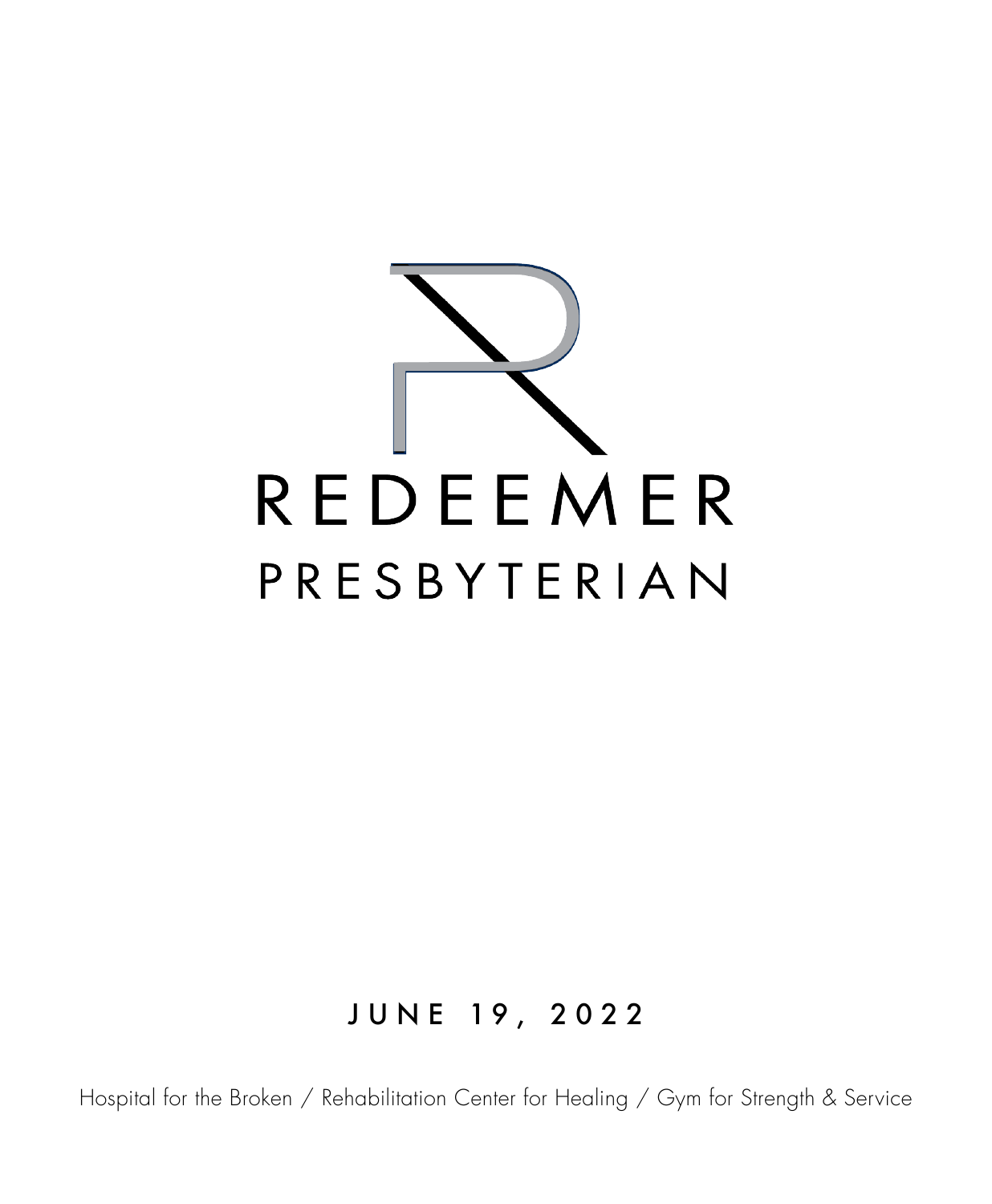# **order of worship Redeemer Presbyterian Church**

#### Silent Preparation

It is a profound political reality that Christ now occupies the supreme seat of cosmic authority. The kings of this world and all secular governments may ignore this reality, but they cannot undo it. The universe is no democracy. It is a monarchy. God himself has appointed his beloved Son as the preeminent king. Jesus does not rule by referendum, but by divine right. In the future every knee will bow before him, either willingly or unwillingly. Those who refuse to do so will have their knees broken with a rod of iron. — R.C. Sproul

#### Prelude

Welcome and Announcements

## / **God's Supremacy** /

Call to Worship Psalm 136:1-3,26 Rev. Clay Wooten

Minister: Give thanks to the LORD, for he is good, for his steadfast love endures forever.

People: Give thanks to the God of gods, for his steadfast love endures forever.

Minister: Give thanks to the LORD of lords, for his steadfast love endures forever.

All: Give thanks to the God of heaven, for his steadfast love endures forever.

### Prayer of Invocation

\* Hymn of Dependence "O Great God" (Folder #43)

- 1. O great God of highest heaven, Occupy my lowly heart, Own it all and reign supreme, Conquer every rebel power, Let no vice or sin remain, That resists Your holy war, You have loved and purchased me, Make me Yours forevermore.
- 2. I was blinded by my sin, Had no ears to hear Your voice, Did not know Your love within, Had no taste for heaven's joys, Then Your Spirit gave me life, Opened up Your Word to me, Through the gospel of Your Son, Gave me endless hope and peace.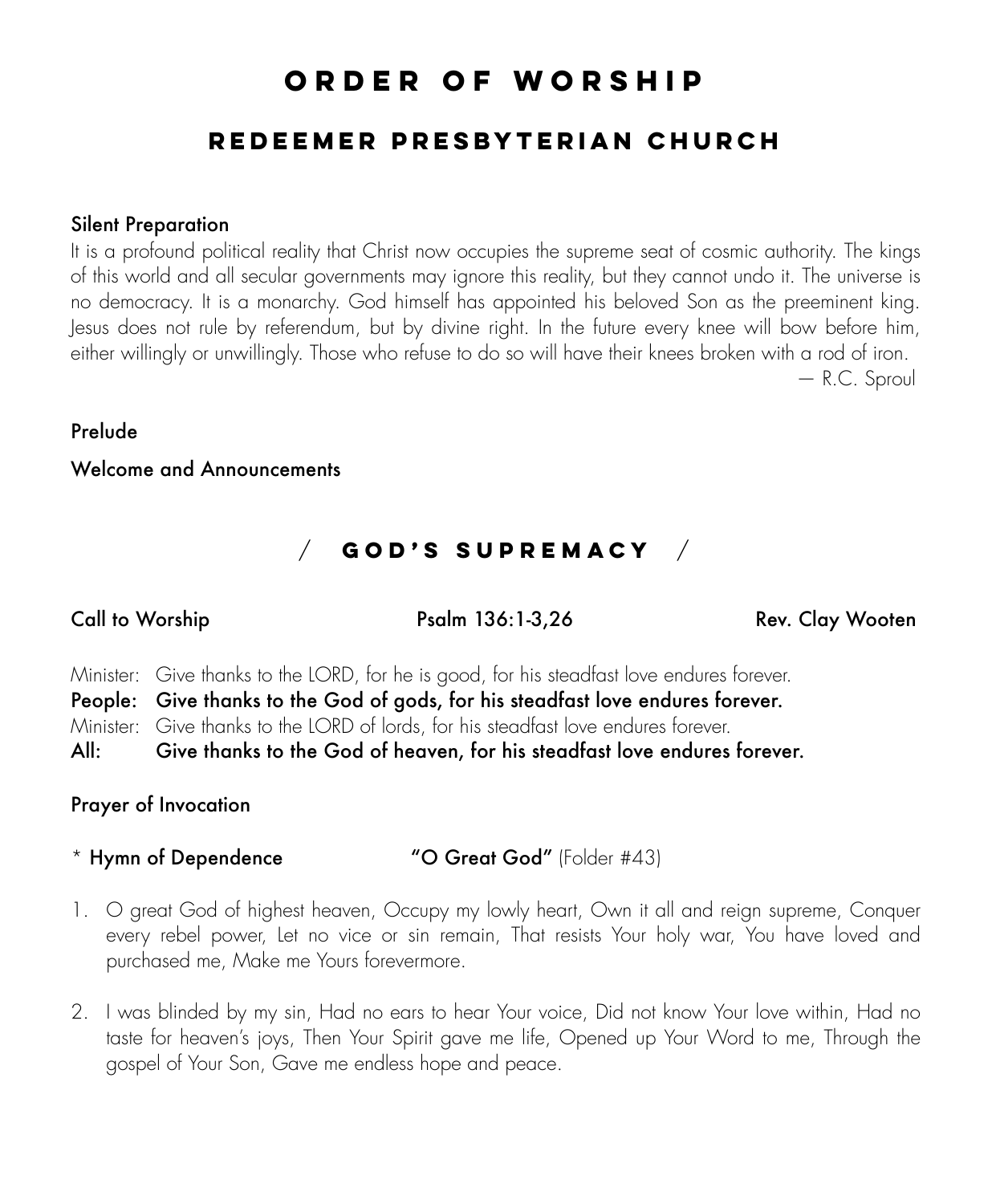3. Help me now to live a life, That's dependent on Your grace, Keep my heart and guard my soul, From the evils that I face, You are worthy to be praised, With my every thought and deed, O great God of highest heaven, Glorify Your Name through me.

### \* Hymn of Guidance "Guide Me, O Thou Great Jehovah" (Folder #22)

- 1. Guide me, O Thou great Jehovah, pilgrim through this barren land. I am weak, but Thou art mighty; Hold me with Thy powerful hand. Bread of heaven, Feed me now and evermore; Bread of heaven, Feed me now and evermore.
- 2. Open now the crystal fountain, whence the healing waters flow; Let the fire and cloudy pillar lead me all my journey through. Strong Deliverer, be Thou still my Strength and Shield. Strong Deliverer, be Thou still my Strength and Shield.
- 3. When I tread the verge of Jordan, bid my anxious fears subside; Death of death, and hell's destruction, land me safe on Canaan's side. Songs of praises, I will ever give to Thee; Songs of praises, I will ever give to Thee.

Ending: Land me safe on Canaan's side. Bid my anxious fears, bid my anxious fears — Land me safe on Canaan's side. Bid my anxious fears, bid my anxious fears, goodbye.

### Scripture Reading John 18:33-40

So Pilate entered his headquarters again and called Jesus and said to him, "Are you the King of the Jews?" Jesus answered, "Do you say this of your own accord, or did others say it to you about me?" Pilate answered, "Am I a Jew? Your own nation and the chief priests have delivered you over to me. What have you done?" Jesus answered, "My kingdom is not of this world. If my kingdom were of this world, my servants would have been fighting, that I might not be delivered over to the Jews. But my kingdom is not from the world." Then Pilate said to him, "So you are a king?" Jesus answered, "You say that I am a king. For this purpose I was born and for this purpose I have come into the world—to bear witness to the truth. Everyone who is of the truth listens to my voice." Pilate said to him, "What is truth?" After he had said this, he went back outside to the Jews and told them, "I find no guilt in him. But you have a custom that I should release one man for you at the Passover. So do you want me to release to you the King of the Jews?" They cried out again, "Not this man, but Barabbas!" Now Barabbas was a robber.

Reader: This is the word of the Lord. All: Thanks be to God!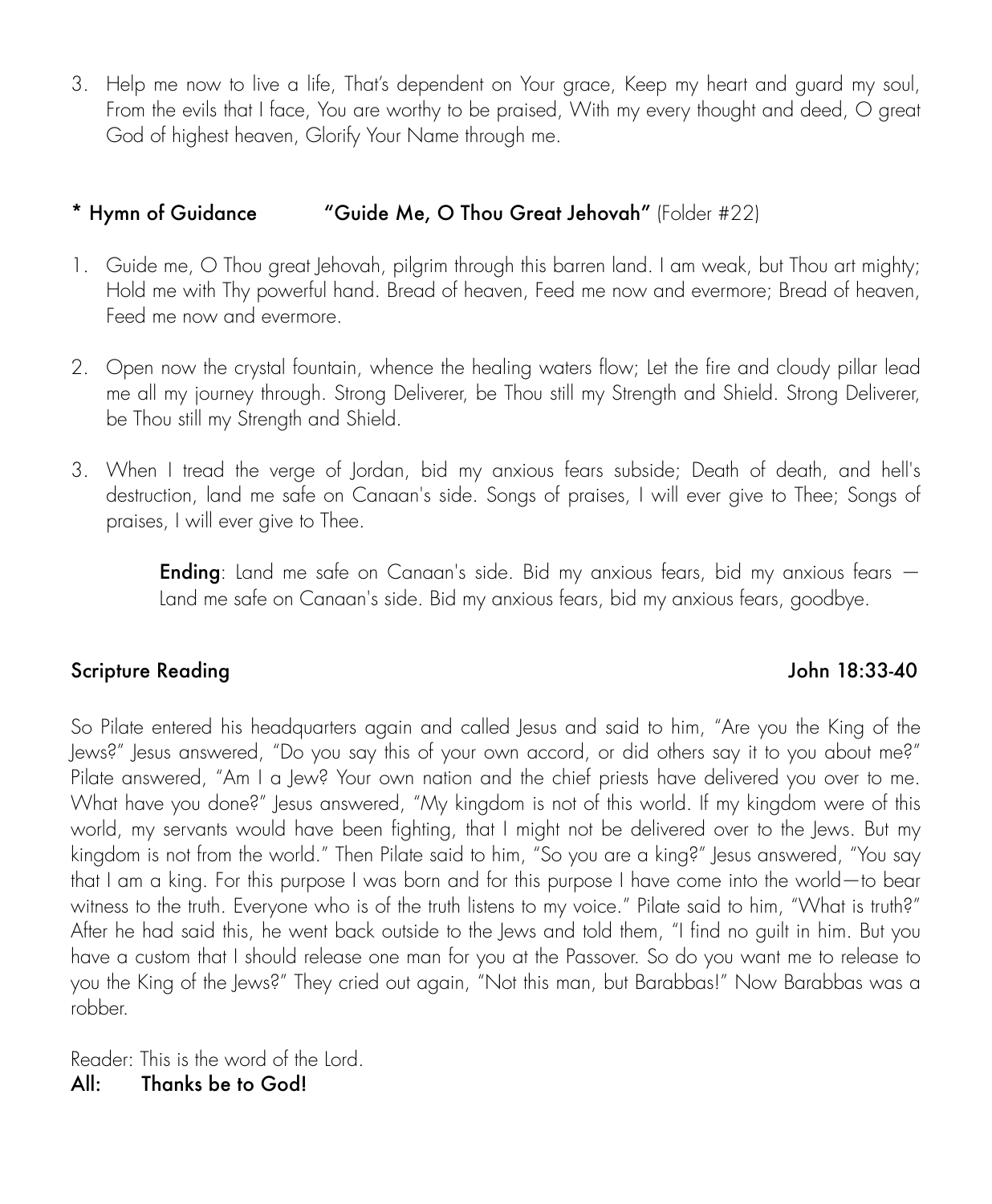## / **God's Renewal** /

### Seeing Ourselves Rightly Matthew 6:24

Minister: No one can serve two masters, for either he will hate the one and love the other, or he will be devoted to the one and despise the other. You cannot serve God and money.

### Silent Confession

#### Assurance of Pardon Mark 10:45

Minister: For even the Son of Man came not to be served but to serve, and to give his life as a ransom for many.

### Hymn of Repentance "Depth of Mercy" (Folder #44)

- 1. Depth of mercy can there be, Mercy still reserved for me, Can my God his wrath forbear, Me the chief of sinners spare, I have long withstood his grace, Long provoked him to his face, Would not hearken to his calls, Grieved him by a thousand falls.
- 2. I have spilt his precious blood, Trampled on the Son of God, Filled with pains unspeakable, I, who yet, am not in Hell, I, my master have denied, I afresh have crucified, And profaned his hallowed name, Put him to an open shame.
- 3. Jesus speaks and pleads his blood, He disarms the wrath of God, Now my Father's mercies move, Justice lingers into love, There for me the savior stands, Shows his wounds and spreads his hands, God is love, I know, I feel, Jesus weeps and loves me still.

Minister: People of God, receive the goodness and mercy of your Savior.

People: We receive His mercies with thanksgiving!

Minister: Now, lift up your hearts!

People: We lift them up to the Lord!

### \* The Greeting of Peace

Minister: The peace of Christ be with you.

People: And also, with you.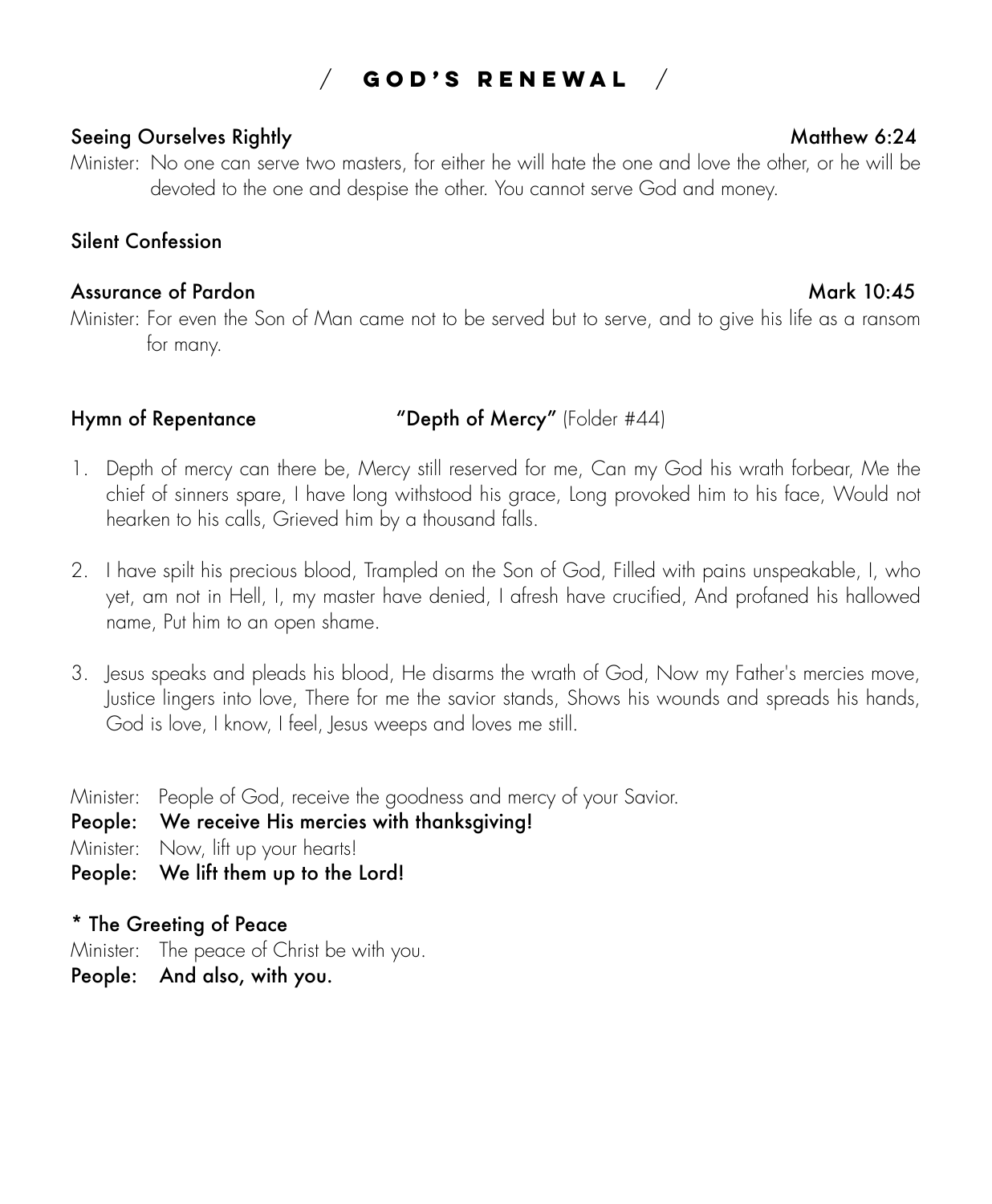## / **God's Grace** /

#### Pastoral Prayer

Sermon King Jesus — Psalm 2 Rev. Clay Wooten

#### Celebration of Holy Communion

Redeemer welcomes to the table all those who have trusted in Jesus Christ as Savior and who acknowledge Him as Lord. And yet, because communion is a sacrament of the Church, all are welcome to partake who are baptized members in an evangelical church (a church where the Gospel is loved and proclaimed). It is our request that children not participate in the Lord's Supper until they themselves have become communing members of such a church. However, children are encouraged to come up with their families, even though they may not be taking communion.

#### The Communion

We will go row by row and walk down the center forming a line in the front. You will receive both elements. Take them back to your seat by way of the outer aisle. The elements are taken together as a unified body following recitation of the Words of Institution noted below.

\* We use wine to represent the bittersweetness of Christ's death. Grape juice is available in the center.

### The Words of Institution

Minister: Let us proclaim the mystery of faith. People: Christ has died. Christ is risen. Christ will come again. Minister: Christ our Passover has been sacrificed for us. People: Therefore, let us keep the feast. Minister: The gifts of God are for the people of God. Come eat and drink with thanksgiving.

People: Hallelujah!

## / **God's Blessing** /

### Offertory Prayer & Offering

Hymn of Refuge **"Wonderful, Merciful Savior"** (Folder #38)

1. Wonderful, merciful Savior, precious Redeemer and Friend; who would have thought that a Lamb could rescue the souls of men? Oh ---- you rescue the souls of men.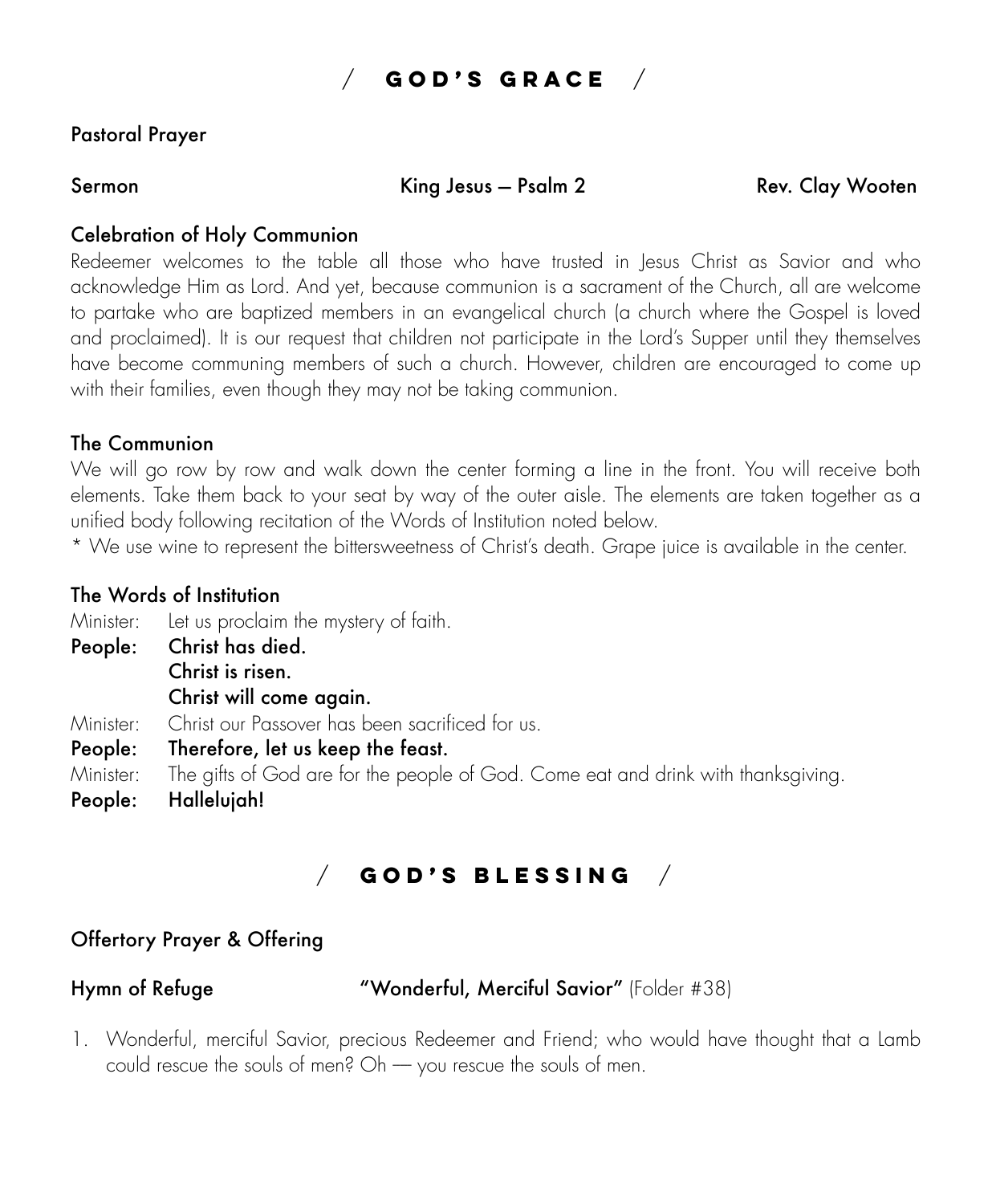**Refrain:** You are the One that we praise, You are the One we adore; You give the healing and grace our hearts always hunger for,  $Oh$   $-$  our hearts always hunger for.

- 2. Counselor, Comforter, Keeper, Spirit we long to embrace; You offer hope when our hearts have hopelessly lost the way, Oh - we hopelessly lost the way.
- 3. \*Almighty, Infinite Father, faithfully loving Your own; here in our weakness You find us falling before Your throne,  $Oh -$  we're falling before Your throne. ( $Refrain$ )

### \* Benediction II Thessalonians 2:!6-17

Minister: Now may our Lord Jesus Christ himself, and God our Father, who loved us and gave us eternal comfort and good hope through grace, comfort your hearts and establish them in every good work and word.

ALL: Amen!

### Postlude

\* The congregation stands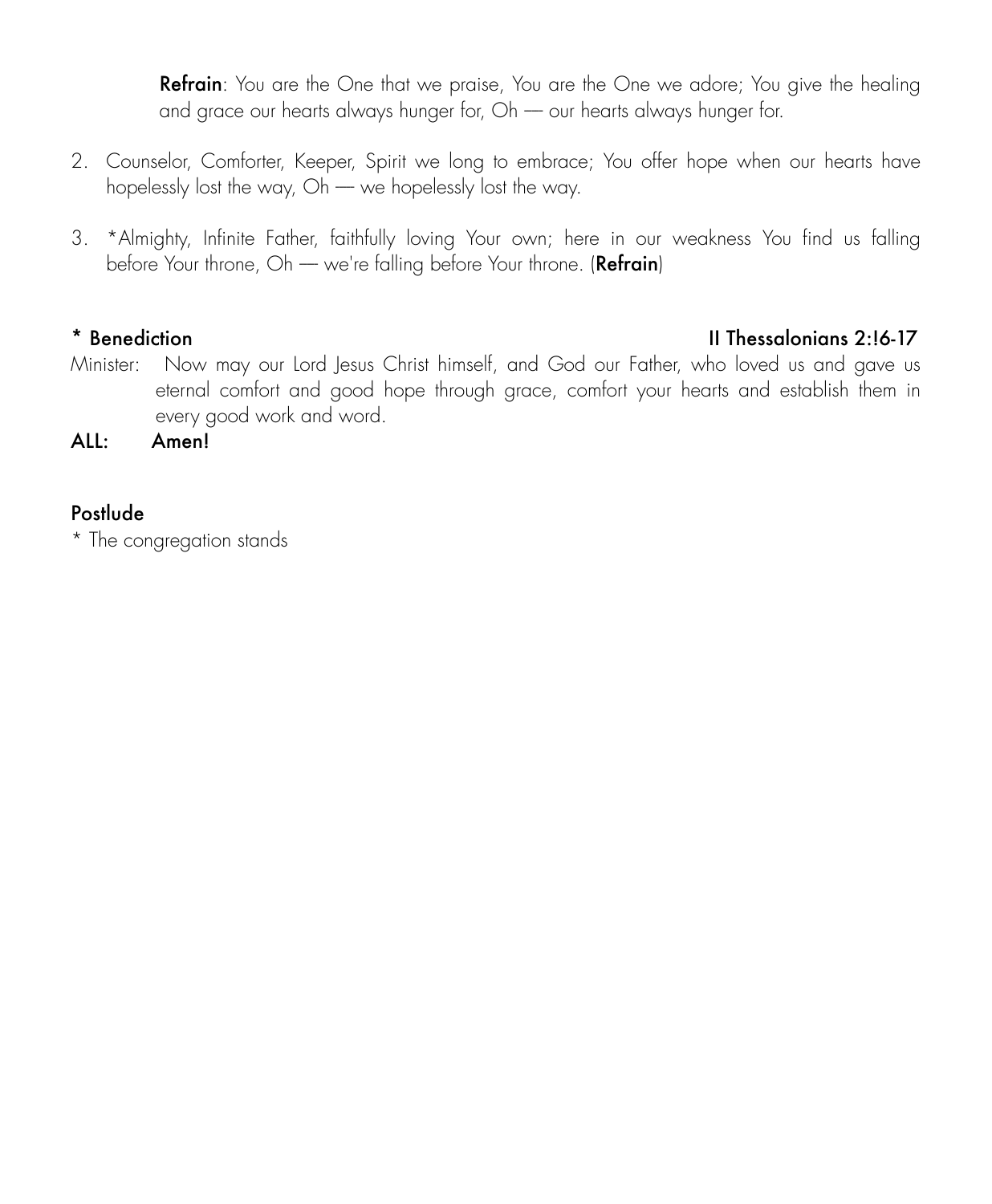## **Announcements**

#### Women's Ministry: Life Journey Share

Ladies of Redeemer, make plans to attend the next wine and supper night on July14th at Saundra Naifeh's home at 6:30pm. Come enjoy a time of fellowship and encouragement as we hear of God's grace in the lives of Redeemer women.

#### RPC Mission Outreach Opportunity

There is an opportunity this Summer for 1-2 (or more) RPC members to participate in a "vision trip" with Isaiah 55 Ministries in Reynosa, Mexico. The goal of the trip would be to spark interest for a more formal short-term mission trip next Summer. For more details, see the "Announcements" section on our Homepage or visit with Dave Ford.

#### Visitors

Thank you for joining us! We would love to hear more about you, and give you the opportunity to learn more about us. If you are interested, please scan the QR code to be taken to the New Visitor form on our website.

### Online Giving

Redeemer Presbyterian Church operates on tithes and offerings from our members and 日光格 friends. Please consider giving to support our efforts to spread the Gospel in Edmond and  $\mathbf \Phi$ beyond! You may drop your gift in the offering plate at the end of the service or scan the QR code to give online.



| <b>Redeemer Financial Statement</b> | Year - to - date through May 31, 2022 |
|-------------------------------------|---------------------------------------|
|                                     |                                       |
|                                     |                                       |